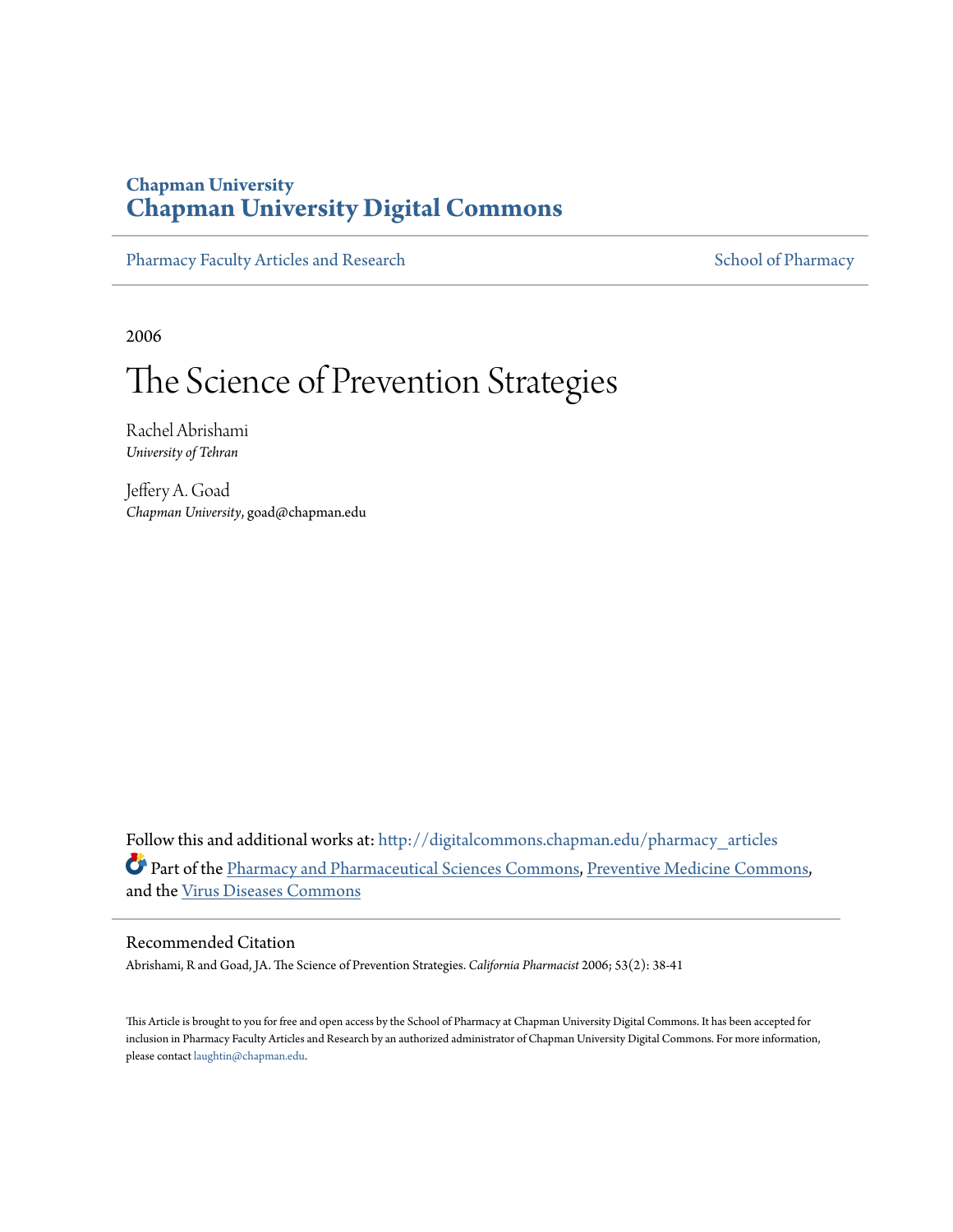# The Science of Prevention Strategies

#### **Comments**

This article was originally published in *[California Pharmacist](http://www.cpha.com/Communications/California-Pharmacist-Journal)*, volume 52, issue 1, in 2006.

#### **Copyright**

California Pharmacists Association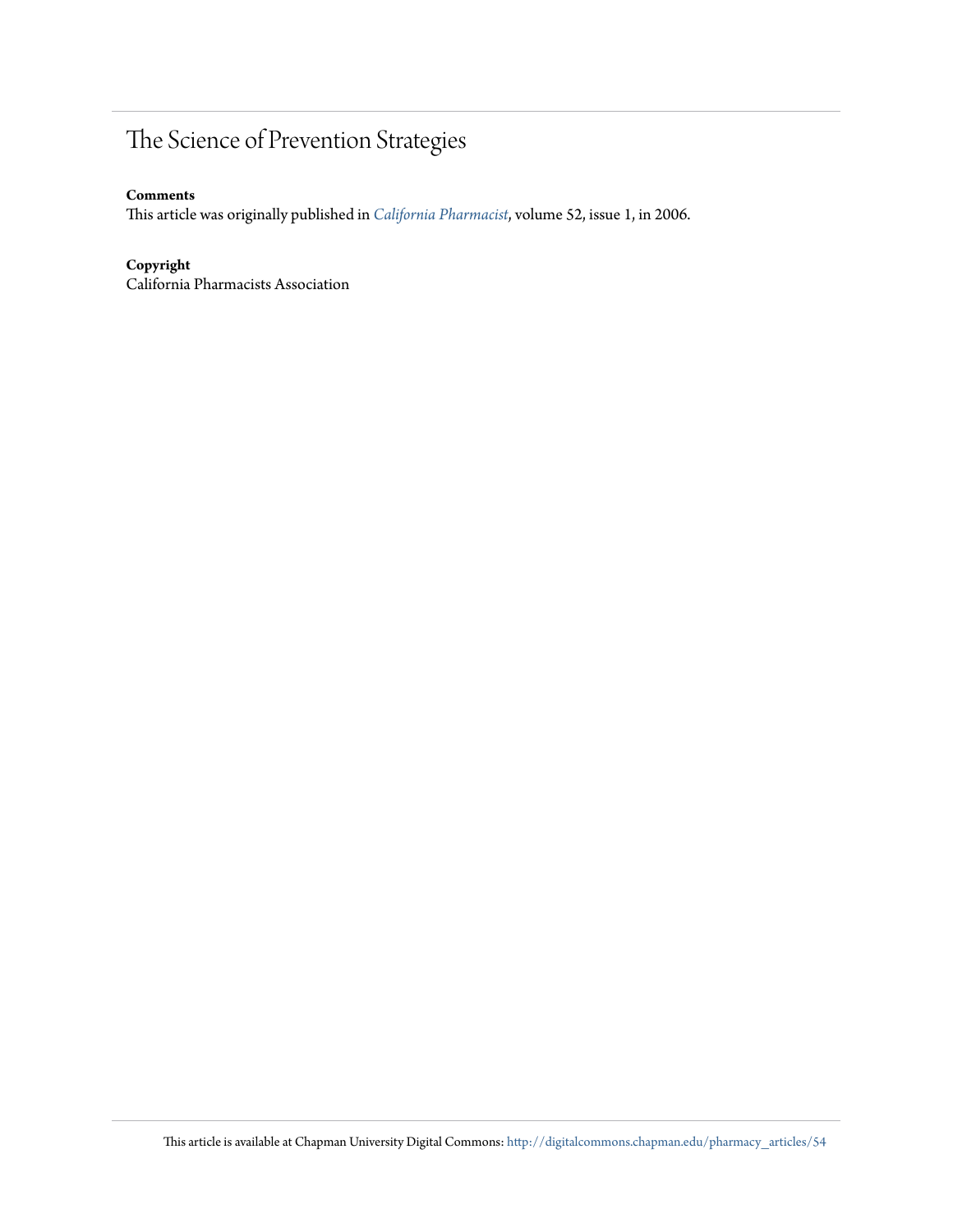# Clinical Knowledge, Research, **Clinical Therapeutics**



*by Rachel Abrishami and Jeffery A. Goad*

From newborn screening for Phenylkentonurea (PKU) and the birth dose of Hepatitis B vaccine to prostate and breast cancer screening and pneumococcal immunization for older adults, the science of health maintenance is multi rom newborn screening for Phenylkentonurea (PKU) and the birth dose of Hepatitis B vaccine to prostate and breast cancer screening and pneumococcal immunization for older adults, the an individual. Primary, secondary, and tertiary prevention strategies are used in concert with each other to enable healthcare professionals and their patients to sustain and improve the quality of life.

#### **Primary Prevention**

Primary prevention mainly involves interventions that are designed to reduce the occurrence of a particular disease. For example, immunizations are given year round to both adults and children to prevent infectious diseases. Folic acid is recommended to pregnant mothers to reduce the incidence of spinal cord defects in their newborns. In each of these strategies, the person does not yet have the disease we are trying to prevent and in most cases, may not even have any risk factors (e.g. polio vaccination of children). However, in some cases, vaccination may be used to prevent or mitigate comorbid conditions. For example, people with diabetes should be offered the pneumococcal vaccine as they are at increased risk of complications from pneumococcal pneumonia.

#### **Secondary Prevention**

Secondary prevention is targeted at detecting disease in individuals who may not yet be symptomatic. For example, osteoporosis, which is often referred to as the "silent disease," causes a progressive deterioration of bone tissue, with a consequent increase in bone fragility and susceptibility to fracture. Since low bone mass has been shown to be highly predicative of future fracture risk, one preventative strategy includes using bone mineral density (BMD) scans to screen patients for decreased bone mass. While central dual-energy X-ray absorptiometry (DXA) of the femoral neck is currently the gold standard for diagnosis of osteoporosis, peripheral tests are useful preliminary screening tools that can help identify people who may have

osteoporosis.1,2 As such, pharmacists can play a critical role in identification and referral of patients at risk for osteoporosis through pharmacy based-BMD screening.

In recent years, many pharmacists have also launched point-of-care screening programs to detect other health conditions such as diabetes, high cholesterol and hypertension. The widespread use of blood glucose meters, for example, has identified millions of people with elevated fasting plasma blood glucose (FPG) indicative of diabetes, before they were ever detected by a physician. It is important to note that screening differs from diagnosis. A diagnosis can only be made by a clinician licensed to diagnose, which a pharmacist is not. The results of screening tests, however, often are the first step to establishing a medical diagnosis. A diagnosis is usually made during an examination when patients are symptomatic for the disease and/or more definitive

tests support the diagnosis. For example, a skin test (purified protein derivative (PPD)) positive for tuberculosis (TB) would indicate a patient has been exposed to the disease, but a chest x-ray, sputum samples, and a physical exam would be needed to make the diagnosis of active TB.

The importance of disease screening programs has long been advocated by the public health sector. In recent years, as community pharmacies have been undergoing a transformation from product-orientated services to patient-orientated services, more pharmacists are beginning to

Primary, secondary, and tertiary prevention strategies are used in concert with each other to enable healthcare professionals and their patients to sustain and improve the quality of life. ത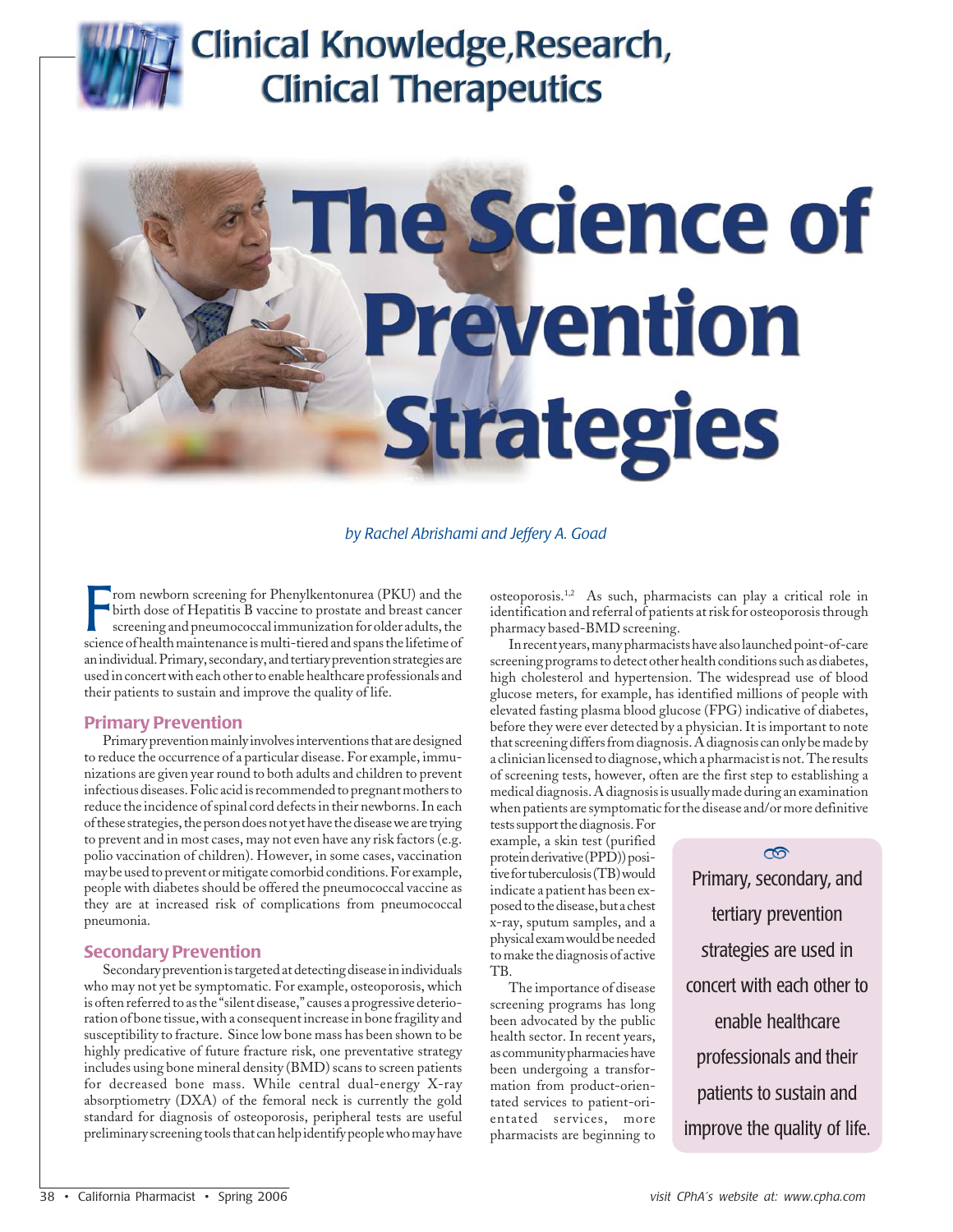## **Figure 1: Considerations in Planning a Screening Program**

- 1. The disease or condition being screened should be a major medical problem.
- 2. Acceptable treatment should be available for individuals with the disease who are discovered through the screening process.
- 3. Access to health care facilities and services for follow-up should be available.
- 4. The disease should have a recognized course, with early and late stages of the disease being identifiable.
- 5. Tests and testing procedures should be acceptable to the general public.
- 6. The natural history of the disease should be adequately understood.
- 7. Policies and procedures should be determined to know who should be referred for further testing or treatment.
- 8. The process should be simple enough to encourage large groups of people to participate.
- 9. Screening should not be an occasional activity; it should be conducted on an ongoing basis

see the value of screening for disease in their practice sites. Since community pharmacists see a wide variety of people in varying states of health on a daily basis, they are in a good position to identify patients at risk for diseases such as diabetes, hyperlipidemia, and hypertension. While screening programs generally involve the application of relatively simple and inexpensive tests, it important to first recognize and appreciate some of the fundamental key elements that form the basis behind screening.

#### **Screening Programs**

A number of criteria must be considered before a decision is made to implement a screening program. To begin with, there are three different types of screening programs.

#### *Multiphasic screening*

Multiphasic screening is defined as the use of two or more screening tests together among large groups of people to screen for more than one disease. For example, health fairs that conduct blood glucose, cholesterol, and blood pressure screening could give a better point-intime cardiovascular risk assessment for people.

#### *Mass screening*

Mass screening simply refers to a screening test applied to a large population without regard to risk factors. For example, setting up a blood glucose check in the mall and then screening everyone who inquires. This will likely yield less abnormal blood glucose values, but is relatively inexpensive and easy to set-up. In fact, the U.S. Preventive Services Task Force <sup>3</sup> and the American Diabetes Association (ADA)<sup>4</sup> do not recommend mass blood glucose screenings in asymptomatic individuals. This is because there are many false positives when the test is applied to the general population, which has about a 7% prevalence of diabetes, and there is insufficient evidence to support its cost effectiveness. The U.S. Preventative Task Force suggests that screening in high risk individuals (i.e. family history of diabetes, BMI ³25 kg/ m<sup>2</sup>, etc) is more likely to identify individuals who would benefit from early detection and treatment.

#### *Selective Screening*

Selective screening (also known as targeted screening) is applied to subsets of the population that are known to be at high risk for a disease or certain condition based on risk factors, such as family history, age, race, environmental exposures, etc. This form of screening would likely yield the greatest number of positive individuals, but requires that some people be turned away because they don't meet criteria. In fact, by increasing the prevalence of a disease (i.e. screening in individuals with risk factors), the positive predicative value (the proportion of people with a disease that screen positive for a disease) of a test will increase. Pharmacists who engage in screening programs should select patients based on risk factors (either patient identified or from prescriptions suggestive of comorbid risk factors). Some other factors that are important to consider when planning a screening program for a large population are listed in Figure 1.

Once a decision has been made to implement a screening program, the next important issue to consider is what measuring instrument is necessary for the screening. Ideally, a good screening test should be simple, rapid, safe and inexpensive. Some examples of commonly used instruments are questionnaires, point of care analyzers (e.g. blood glucose meter), and equipment such as a blood pressure cuff and sphygnomometer.

#### **Screening Test Accuracy**

Arguably the most important aspect of a screening test is its accuracy. Accuracy, also known as validity, measures how close the screening test result comes to the gold standard for that lab value. For example, the FDA allows up to a 20% deviation from the true value for blood glucose meters. Reliability, or precision, is defined as the degree to which a measure or a result can be replicated. It is usually measured by performing two or more independent measurements and then comparing the findings. Lack of reliability is often due to human error, such as performing manual blood pressure on an individual by different people or if the test value naturally fluctuates, such as blood pressure.

Any screening test can give you an incorrect result. The direction of the error is important. Screening tests are used to classify individuals as having or not having a specific disease. As such, true positives refer to those who test positive for a disease and who actually have the disease. On the other hand, people who test positive but do not have the disease are called false positive. True negatives refer to those who test negative and do not have the disease while people who test negative but have the disease are called false negatives. Figure 2 represents graphically this concept.

#### **Sensitivity and Specificity of Tests**

Once these four measures of validity are obtained, one can determine the sensitivity and specificity of the test. The sensitivity of a test is the proportion of correct results among people who actually have the disease. The specificity of a test is the proportion of correct results among people who do not actually have the disease. There is a relationship between sensitivity and specificity when considering the cutoff points for a given test. Unlike the predictive value of a test, sensitivity and specificity are not affected by the prevalence of a disease. A cutoff point is the level above which you would say the test result is positive. Unfortunately, most diseases do not have an absolute line where you can divide those with disease and those without 100% of the

### **Figure 2: Classification of a Test Result**

| Screen Positive<br>Screen Negative                                   | <b>Disease</b><br>a<br>True Positive<br>C<br>False Negative | <b>No Disease</b><br>False Positive<br>U<br>True Negative |  |  |  |  |  |
|----------------------------------------------------------------------|-------------------------------------------------------------|-----------------------------------------------------------|--|--|--|--|--|
| Sensitivity + Specificity = Validity<br>$Accuracy = (a+d)/(a+b+c+d)$ |                                                             |                                                           |  |  |  |  |  |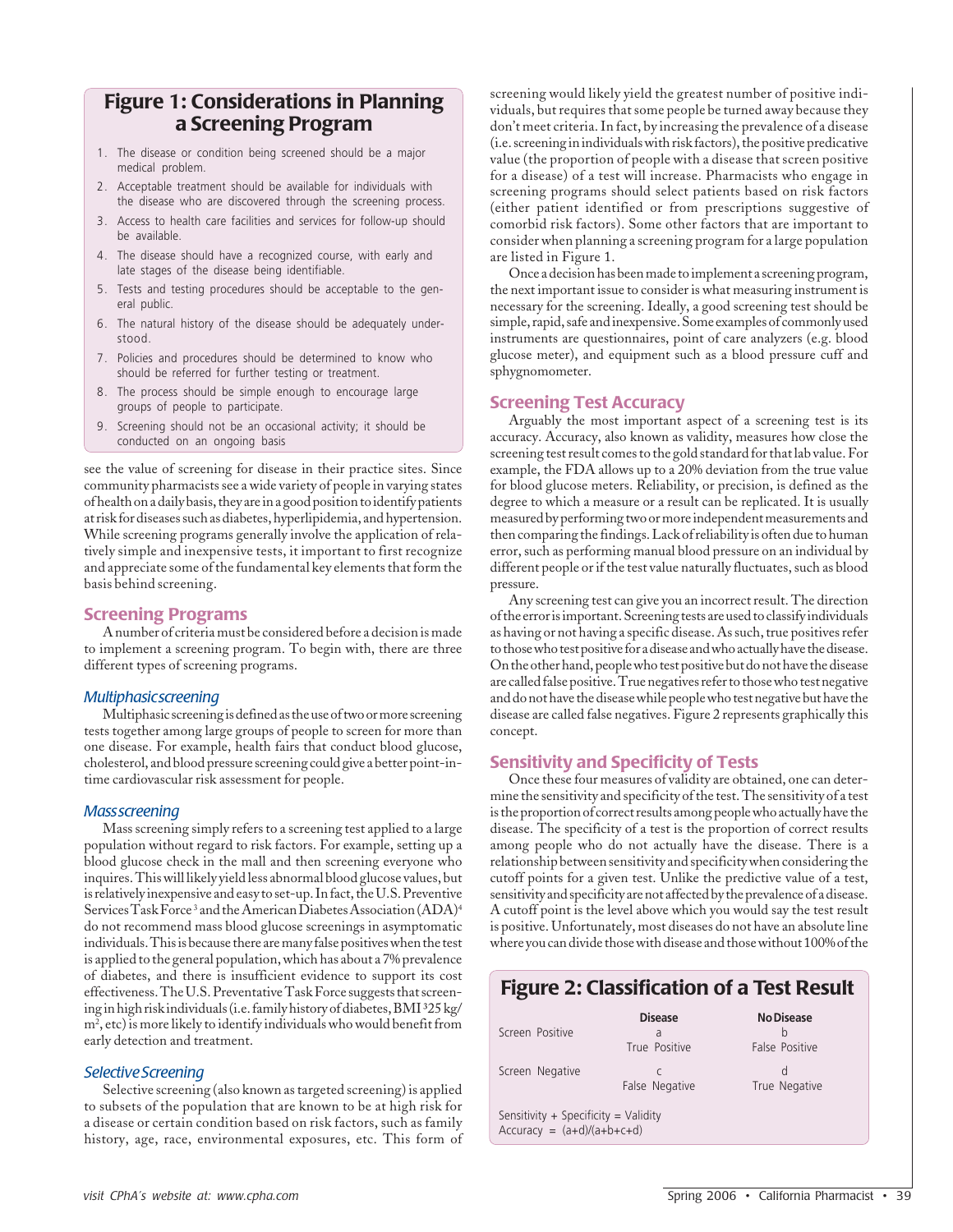| Table 1. Pharmacist Provided Screenings in the Community Setting |                                                      |                                                                                                                                                                      |                                                                                                                                              |                                                                                                                                                                                                                                            |                                                                                                                                     |                                                                                                                                                                                                                          |  |
|------------------------------------------------------------------|------------------------------------------------------|----------------------------------------------------------------------------------------------------------------------------------------------------------------------|----------------------------------------------------------------------------------------------------------------------------------------------|--------------------------------------------------------------------------------------------------------------------------------------------------------------------------------------------------------------------------------------------|-------------------------------------------------------------------------------------------------------------------------------------|--------------------------------------------------------------------------------------------------------------------------------------------------------------------------------------------------------------------------|--|
| <b>Screening</b>                                                 | <b>Example of</b><br><b>Screening Tools</b>          | <b>Target Values</b>                                                                                                                                                 |                                                                                                                                              |                                                                                                                                                                                                                                            | <b>Reference</b>                                                                                                                    |                                                                                                                                                                                                                          |  |
| <b>Blood Glucose</b>                                             | Any Glucometer                                       | Relationship<br>to Food                                                                                                                                              | <b>Normal</b>                                                                                                                                | <b>Impaired</b><br>Fasting<br>Glucose                                                                                                                                                                                                      | Diabetes <sup>1</sup>                                                                                                               | Diabetes Care 28:S37-S42, 2005                                                                                                                                                                                           |  |
|                                                                  |                                                      | <b>Fasting</b><br>Plasma<br>Glucose <sup>2</sup>                                                                                                                     | $<$ 100 mg/dl                                                                                                                                | 100-125 mg/dl                                                                                                                                                                                                                              | $>126$ mg/dl                                                                                                                        |                                                                                                                                                                                                                          |  |
|                                                                  |                                                      | <sup>1</sup> Provisional diabetes diagnosis needs to be confirmed with history and physical<br><sup>2</sup> Fasting defined as no caloric intake in the last 8 hours |                                                                                                                                              |                                                                                                                                                                                                                                            |                                                                                                                                     |                                                                                                                                                                                                                          |  |
| <b>Blood Pressure</b><br>cuff and                                | Blood pressure                                       | <b>Systolic</b><br>(mm Hg)                                                                                                                                           | <b>Diastolic</b><br>(mm Hg)                                                                                                                  | <b>Classification</b>                                                                                                                                                                                                                      |                                                                                                                                     | Chobanian AV, Bakris GL, Black<br>HR, et al. The Seventh Report of                                                                                                                                                       |  |
|                                                                  | sphygnomometer                                       | < 120<br>120-139<br>140-159<br>>160                                                                                                                                  | < 80<br>80-89<br>90-99<br>$\geq 100$                                                                                                         | Normal<br>Pre-Hypertension<br>Stage 1 Hypertension<br>Stage 2 Hypertension                                                                                                                                                                 |                                                                                                                                     | the Joint National Committee on<br>Prevention, Detection, Evaluation,<br>and Treatment of High Blood Pressure<br>JAMA 2003; 289: 2560-2572                                                                               |  |
| <b>Cholesterol</b>                                               | Cholestech LDX or                                    | Cholesterol                                                                                                                                                          | <b>Result</b>                                                                                                                                | <b>Classification</b><br>Desirable<br>Borderline high<br><b>High</b><br>Optimal<br>Near optimal/Above optimal<br>Borderline high<br>High<br>Very High<br>Undesirable<br>Desirable<br>Normal<br>Borderline high<br><b>High</b><br>Very high |                                                                                                                                     | Grundy SM, Cleeman JI, Merz CN,<br>et al. Implications of recent clinical<br>trials for the National<br>Cholesterol Education Program<br>Adult Treatment Panel III<br>quidelines. Circulation 2004; 110<br>$(2):227-39.$ |  |
|                                                                  | any other point-of<br>care screening<br>machine      | <b>Type</b><br><b>Total</b><br>Cholesterol<br><b>LDL</b><br><b>HDL</b><br><b>Triglycerides</b>                                                                       | (mq/dl)<br>< 200<br>200-239<br>> 240<br>< 100<br>100-129<br>130-159<br>160-189<br>>190<br>< 40<br>360<br>< 150<br>150-199<br>200-499<br>3500 |                                                                                                                                                                                                                                            |                                                                                                                                     |                                                                                                                                                                                                                          |  |
| <b>Bone Density</b>                                              | Achilles Express®,<br>Achilles InSight®,<br>$QUS-2®$ | BMD <sup>(1)</sup> T-score<br><b>Fracture risk</b><br>Normal $T > -1.0$<br>Low                                                                                       |                                                                                                                                              |                                                                                                                                                                                                                                            | T-score classified by World Health<br>Organization, however, T-score<br>breakdown may vary depending<br>on ultrasound machine used. |                                                                                                                                                                                                                          |  |
|                                                                  |                                                      | Osteopenia T -1 to -2.5<br>Medium<br>Osteoporosis T <- 2.5<br>High                                                                                                   |                                                                                                                                              |                                                                                                                                                                                                                                            |                                                                                                                                     |                                                                                                                                                                                                                          |  |
|                                                                  |                                                      |                                                                                                                                                                      | <sup>(1)</sup> Bone Mineral Density                                                                                                          |                                                                                                                                                                                                                                            |                                                                                                                                     |                                                                                                                                                                                                                          |  |

time. The establishment of such cutoff points is a critical part of planning an effective screening program. For example, the FPG for a given patient may be in the high range for a population even though that person may not be diabetic. Similarly, some diabetic individuals who are at the lower end of the curve for the diseased group may also have blood glucose values in the high normal range. This kind of a distribution creates an overlap such that some healthy individuals may have elevated blood glucose, and some diabetic patients may have glucose levels in the lower range for the abnormal group. The challenge now is to determine where to set the cut off points to maximize both specificity and sensitivity. If we were to improve sensitivity, the cut point used to classify individuals as diabetic should be moved farther in the range of those that are not diabetic (e.g. using 100 mg/dl instead of 126 mg/dl for FPG). Keep in mind, the higher you set the cutoff, the more false negatives you will get. With a very serious, rapidly progressive disease where a definitive test is available, you might be content to screen a lot of people positive who really don't have the disease (false positive) rather than miss a few who really have the disease (false negative). Diabetes doesn't have a different definitive second stage test (e.g. chest xray after a positive PPD) and is not a rapidly progressive disease. Thus, the cutoff for FPG screening is generally set at <sup>3</sup>100 mg/dl which still errors on the side of low false negatives, but is not too low as to send an unacceptable number of people to their physicians for a diabetes work-up who don't have diabetes. The category of FPG at 100-125 mg/dl is also known as impaired fasting glucose (i.e. "pre-diabetes"). For diagnostic purposes, the level of 126 mg/ dl on different days with an associated risk factor is used. Table 1 gives the ADA recommendations for screening cutoffs. However, if specificity was the focus, the cut point should be moved further in the range typically associated with the disease (i.e. a higher cutoff). Consider the traumatic emotional implications of a false positive for an HIV test. When considering blood-glucose meters, keep in mind the accuracy and precision listed on the package insert are the machine compared to a laboratory standard, not actually to the diagnosis of diabetes or non-diabetes. However, blood glucose is assumed to be an excellent proxy for diabetes.

Since point-of-care devices that measure analytes can become imprecise or inaccurate, quality control is important to maintain. The Clinical Laboratory Improvement Act (CLIA) was established in 1988 and regulates certain testing equipment and testing sites.<sup>5</sup> This law was established to help ensure that patients' lab test results are accurate, reliable, and timely regardless of where they are performed. The law defines a laboratory as "any facility that performs laboratory testing on specimens derived from humans for the purpose of providing information for the diagnosis, prevention, treatment of disease, or assessment of health". Three categories of tests have been established: waived complexity, moderate complexity (including the subcategory of provider-performed microscopy), and high complexity. Waived tests refer to tests that are generally "safe for home use" and are simple and accurate as to render likelihood of erroneous results negligible. Pharmacies and pharmacists will only perform waived